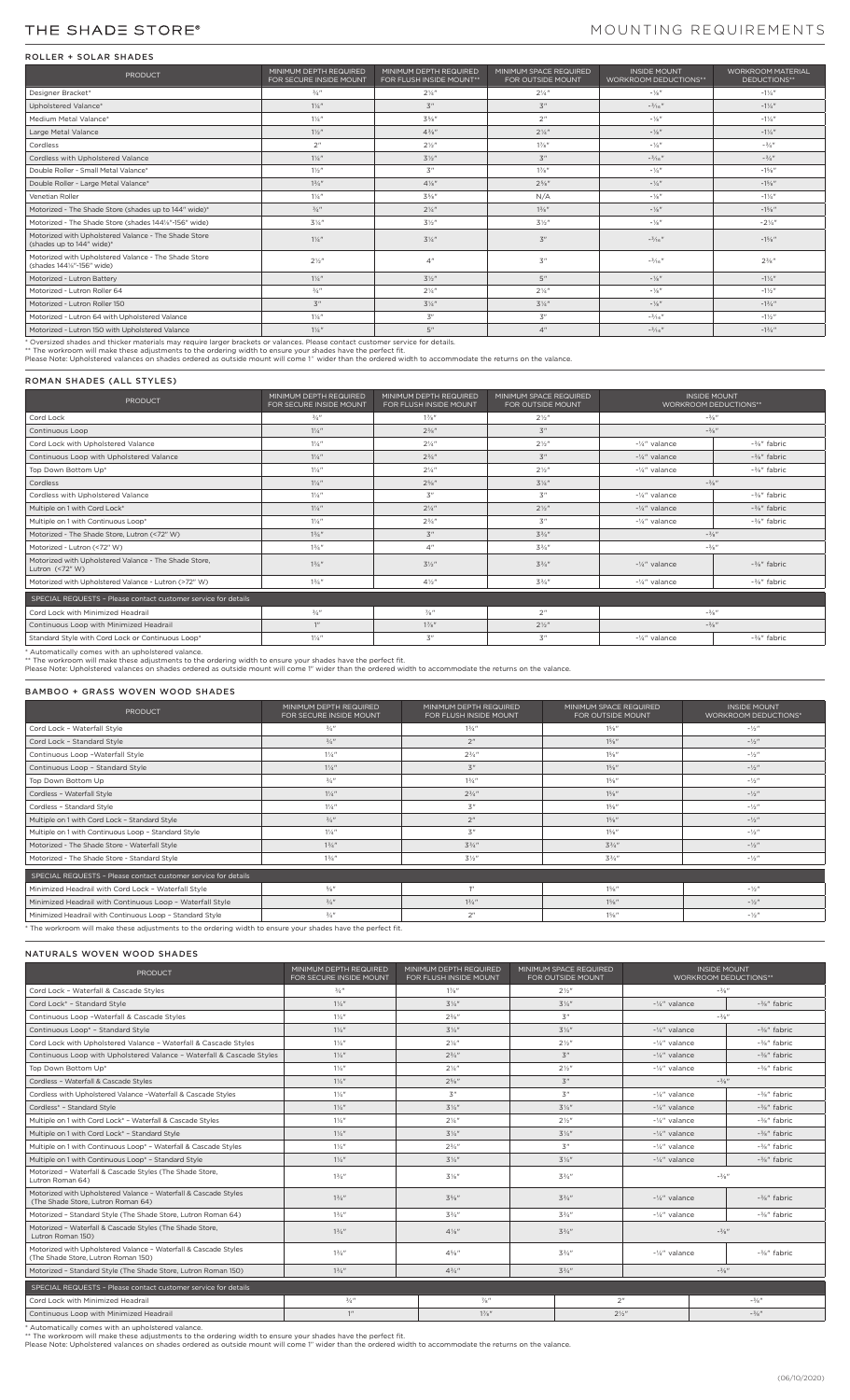## THE SHADE STORE®

## MOUNTING REQUIREMENTS (CONTINUED)

WOOD BLINDS + METAL BLINDS

| <b>PRODUCT</b>                                           | MINIMUM DEPTH REQUIRED<br>FOR SECURE INSIDE MOUNT | MINIMUM DEPTH REQUIRED<br>FOR FILISH INSIDE MOUNT* | MINIMUM SPACE REQUIRED<br>FOR OUTSIDE MOUNT | <b>INSIDE MOUNT</b><br><b>WORKROOM DEDUCTIONS**</b> |                | <b>OUTSIDE MOUNT</b><br>ADDITIONS** |             |
|----------------------------------------------------------|---------------------------------------------------|----------------------------------------------------|---------------------------------------------|-----------------------------------------------------|----------------|-------------------------------------|-------------|
| 2" Metal Blinds                                          |                                                   | $2^{3}/4''$                                        | $1\frac{3}{4}$ "                            | -1⁄8" headrail                                      | $-$ 16" slats  | + 1/8" headrail                     | +1" valance |
| 1" Metal Blinds                                          |                                                   | $2\frac{1}{4}$ "                                   | $1\frac{3}{8}$ "                            | -1⁄8" headrail                                      | $-1/2$ " slats | $+3/8$ " headrail                   | +1" valance |
| Basics, Painted, Bamboo, Laminated, High Gloss, & Exotic |                                                   | $2^{3/4}$                                          | $1\frac{3}{4}$ "                            | -1⁄8" headrail                                      | $-$ 1⁄2" slats | + 1/8" headrail                     | +1" valance |
| Faux Wood                                                |                                                   |                                                    | $1\frac{3}{4}$ "                            | -1/ <sub>8</sub> " headrail                         | $-1/$ " slats  | ∣ + 1⁄8" headrail                   | +1" valance |
| .                                                        |                                                   |                                                    |                                             |                                                     |                |                                     |             |

\* Includes standard wood valance \*\* The workroom will make these adjustments to the ordering width to ensure your shades have the perfect fit.

#### CELLULAR SHADES + PLEATED SHADES

| <b>PRODUCT</b>                              | MINIMUM DEPTH REQUIRED<br>FOR SECURE INSIDE MOUNT          | MINIMUM DEPTH REQUIRED<br>FOR FLUSH INSIDE MOUNT | MINIMUM SPACE REQUIRED<br>FOR OUTSIDE MOUNT | <b>INSIDE MOUNT</b><br><b>WORKROOM DEDUCTIONS*</b> |
|---------------------------------------------|------------------------------------------------------------|--------------------------------------------------|---------------------------------------------|----------------------------------------------------|
| Cord Lock                                   | $\frac{5}{8}$ "                                            | $2\frac{3}{8}$ "                                 | $\frac{5}{8}$ "                             | $-3/8$ $''$                                        |
| Continuous Loop                             | $\frac{7}{8}$ "                                            | $2\frac{1}{4}$ "                                 | $1\frac{3}{4}$ "                            | $-3/8$ "                                           |
| Top Down Bottom Up                          | 5/8"                                                       | $2\frac{3}{8}$ "                                 | $\frac{5}{8}$ "                             | $-3/8$ "                                           |
| Day/Night - Cord Lock                       | $5/8$ $\hspace{0.1cm}\raisebox{0.5pt}{\scriptsize$\sf m$}$ | $2^{3}/8"$                                       | $\frac{5}{8}$ "                             | $-3/8$ "                                           |
| Day/Night - Cordless                        | $\frac{7}{8}$ "                                            | $2\frac{1}{4}$ "                                 | $1\frac{3}{4}$ "                            | $-3/8$ "                                           |
| Cordless                                    | $\frac{7}{8}$ "                                            | $2\frac{1}{4}$ "                                 | $1\frac{3}{4}$ "                            | $-3/8$ "                                           |
| Multiple on 1 with Cord Lock                | 5/8"                                                       | $2\frac{3}{8}$ "                                 | $\frac{5}{8}$ "                             | $-3/8$ "                                           |
| Multiple on 1 with Continuous Loop          | $\frac{7}{8}$ "                                            | $2\frac{1}{4}$                                   | $1\frac{3}{4}$ "                            | $-3/8$ "                                           |
| Motorized - The Shade Store - Battery Motor | $1\frac{1}{8}$ "                                           | $2\frac{1}{4}$ "                                 | $1\frac{3}{4}$ "                            | $-3/8$ "                                           |
| Motorized - The Shade Store - Plug-In Motor | $1\frac{1}{2}$                                             | $2^{3/4}$ "                                      | $1\frac{3}{4}$ "                            | $-3/8$ "                                           |

\* The workroom will make these adjustments to the ordering width to ensure your shades have the perfect fit.

## PANEL TRACK BLINDS

| <b>COVERAGE WIDTH</b> | DRAW TYPE   | NUMBER OF<br><b>CHANNELS</b> | NUMBER OF<br><b>PANELS</b> | <b>MINIMUM</b><br><b>DEPTH REQUIRED</b><br>FOR SECURE IM | <b>MINIMUM</b><br><b>DEPTH REQUIRED</b><br>FOR FLUSH IM | MINIMUM SPACE<br><b>REQUIRED</b><br>FOR OM | IM WORKROOM<br>DEDUCTIONS* |
|-----------------------|-------------|------------------------------|----------------------------|----------------------------------------------------------|---------------------------------------------------------|--------------------------------------------|----------------------------|
| Up to 84"             | One Way     |                              |                            | $1\frac{1}{4}$                                           | $2\frac{1}{8}$ "                                        | 2 <sup>11</sup>                            | $-3/8$ "                   |
|                       | Center Open |                              |                            | $1\frac{1}{4}$                                           | $2\frac{1}{8}$ "                                        | $\gamma$                                   | $-3/8''$                   |
| 841/8" - 120"         | One Way     |                              |                            | 2 <sup>n</sup>                                           | $2^{3/4}$ "                                             | 2 <sup>11</sup>                            | $-3/8$ "                   |
|                       | Center Open |                              |                            | $1\frac{1}{4}$                                           | $2\frac{1}{8}$ "                                        | $\gamma$                                   | $-3/8$ "                   |
| 1201/8" - 180"        | One Way     |                              |                            | $\gamma$                                                 | $3\frac{3}{8}$ "                                        | $\gamma$                                   | $-3/8$ "                   |
|                       | Center Open |                              |                            | 211                                                      | $2^{3/4}$ "                                             | $\sim$                                     | $-3/8''$                   |
| 1801/8" - 216"        | One Way     |                              |                            | $2^{\prime\prime}$                                       | $3\frac{3}{8}$ "                                        | 2 <sup>11</sup>                            | $-3/8''$                   |
|                       | Center Open |                              | 8                          | $2^{\prime\prime}$                                       | $3\frac{3}{8}$ "                                        | 2 <sub>II</sub>                            | $-3/8$ "                   |

#### XL VERTICAL BLINDS

| <b>PRODUCT</b>                                | MINIMUM DEPTH REQUIRED<br>FOR SECURE INSIDE MOUNT | MINIMUM DEPTH REQUIRED<br>FOR FLUSH INSIDE MOUNT | MINIMUM SPACE REQUIRED<br>FOR OUTSIDE MOUNT | <b>INSIDE MOUNT</b><br>WORKROOM DEDUCTIONS* |  |  |  |  |  |
|-----------------------------------------------|---------------------------------------------------|--------------------------------------------------|---------------------------------------------|---------------------------------------------|--|--|--|--|--|
| All Styles                                    |                                                   |                                                  |                                             | $=1/n$                                      |  |  |  |  |  |
| and send the<br><br>$\sim$ $\sim$ $\sim$<br>. |                                                   |                                                  |                                             |                                             |  |  |  |  |  |

\* The workroom will make these adjustments to the ordering width to ensure your shades have the perfect fit.<br>Please Note: Each vane is 9¾" wide and a minimum depth of 10″ is required for full rotation.

CORNICES

| PRODUCT         | MINIMUM DEPTH REQUIRED<br>FOR SECURE INSIDE MOUNT | MINIMUM DEPTH REQUIRED<br>FOR FLUSH INSIDE MOUNT* | MINIMUM SPACE REQUIRED<br>FOR OUTSIDE MOUNT | <b>INSIDE MOUNT</b><br><b>WORKROOM DEDUCTIONS**</b> |
|-----------------|---------------------------------------------------|---------------------------------------------------|---------------------------------------------|-----------------------------------------------------|
| 11/2" clearance |                                                   |                                                   |                                             | $-1/a''$                                            |
| 2½" clearance   | $1\frac{1}{2}$                                    |                                                   |                                             | $-1/a''$                                            |
| 3½" clearance   |                                                   |                                                   |                                             | $-1/a''$                                            |
| 5½" clearance   | $2\frac{1}{2}$ "                                  |                                                   | $4\frac{1}{2}$                              | $-1/a''$                                            |
| 71/4" clearance |                                                   | $73/4$ "                                          |                                             | $-1/a''$                                            |

\* Add ¼" - ¼" for cornices with nailheads and / or welting. Add ¼" - ¼" for heavier / thicker fabrics.<br>\*\* The workroom will make these adjustments to the ordering width to ensure your shades have the perfect fit.<br>Please No

| DRAPERY HARDWARE DEDUCTIONS                                    |                                                                             | RF - Ripple Fold   TP - Tailored Pleat   PP - Pinch Pleat   IP - Inverted Pleat   GB - Goblet |                                                                                                          |                                                                                                                 |  |  |  |
|----------------------------------------------------------------|-----------------------------------------------------------------------------|-----------------------------------------------------------------------------------------------|----------------------------------------------------------------------------------------------------------|-----------------------------------------------------------------------------------------------------------------|--|--|--|
| <b>TRACK SYSTEMS</b><br>HARDWARE COLLECTION                    | WALL MOUNT BRACKETS<br>RF, TP, PP, IP, GB<br>Top of Track to Top of Drapery | CEILING MOUNT BRACKETS<br>RF, TP, PP, IP, GB<br>Ceiling to Top of Drapery                     | WALL MOUNT BRACKET<br>SINGLE SET<br>RF, TP, PP, IP, GB<br>Top of Wall Bracket<br>Plate to Top of Drapery | WALL MOUNT BRACKET<br><b>DOUBLE SET</b><br>RF, TP, PP, IP, GB<br>Top of Wall Bracket<br>Plate to Top of Drapery |  |  |  |
| Madison/Tribeca Collection: 1%" Diameter                       | $-1\frac{3}{8}$ "                                                           | $-2"$                                                                                         | $-2\frac{1}{4}$                                                                                          | $-2\frac{5}{8}$ "                                                                                               |  |  |  |
| Swarovski Collection: 1%" Diameter                             | $-1\frac{3}{8}$ "                                                           | $-2"$                                                                                         | $-2\frac{1}{4}$                                                                                          | $-2\frac{5}{8}$ "                                                                                               |  |  |  |
| Lexington Collection: 1%" Diameter                             | $-1\%$ "                                                                    | $-2\frac{1}{2}$ "                                                                             | $-2\frac{5}{8}$ "                                                                                        | $-2\frac{5}{8}$ "                                                                                               |  |  |  |
| Lincoln Track - 1" Square                                      | $-1\frac{1}{4}$                                                             | $-1\%$ "                                                                                      | $-2\frac{1}{8}$                                                                                          | $-2\frac{1}{8}$ "                                                                                               |  |  |  |
| Custom Track - 3/4" Track                                      | $-1"$                                                                       | $-1\frac{1}{8}$ "                                                                             | $-1\frac{1}{4}$ "                                                                                        | $-1\frac{1}{4}$ "                                                                                               |  |  |  |
| Motorized Track - The Shade Store                              | $-1\frac{1}{4}$                                                             | $-1\frac{1}{2}$                                                                               | $-13/a''$                                                                                                | $-13/a''$                                                                                                       |  |  |  |
| Motorized Track - Lutron                                       | $-2"$                                                                       | $-1\frac{1}{2}$ "                                                                             | $-2"$                                                                                                    | N/A                                                                                                             |  |  |  |
| SPECIAL REQUESTS - Please contact customer service for details |                                                                             |                                                                                               |                                                                                                          |                                                                                                                 |  |  |  |
| Madison/Tribeca/Swarovski - w/Extension Ceiling Bracket        | N/A                                                                         | $-3\frac{3}{8}$ "                                                                             | N/A                                                                                                      | N/A                                                                                                             |  |  |  |
| Lexington Collection - w/Extension Ceiling Bracket             | N/A                                                                         | $-3\frac{3}{8}$ "                                                                             | N/A                                                                                                      | N/A                                                                                                             |  |  |  |
| Lincoln Track - w/Extension Ceiling Bracket                    | N/A                                                                         | $-3\frac{3}{8}$ "                                                                             | N/A                                                                                                      | N/A                                                                                                             |  |  |  |

Standard returns are 4″ on all drapery except Rod Pocket & Cubicle - Custom return sizes available as custom request. Please contact customer service for details.<br>After drapery deductions are taken, round down to the neare

### DRAPERY HARDWARE DEDUCTIONS CU - Cubicle

|                                                                |                                                             |                                                                  |                                                                                                        | -------                                                                                         |
|----------------------------------------------------------------|-------------------------------------------------------------|------------------------------------------------------------------|--------------------------------------------------------------------------------------------------------|-------------------------------------------------------------------------------------------------|
| <b>TRACK SYSTEMS</b><br>HARDWARE COLLECTION                    | WALL MOUNT BRACKETS<br>CU<br>Top of Track to Top of Drapery | CEILING MOUNT BRACKETS<br><b>CU</b><br>Ceiling to Top of Drapery | <b>WALL MOUNT</b><br><b>BRACKET SINGLE SET</b><br>CU<br>Top of Wall Bracket<br>Plate to Top of Drapery | WALL MOUNT<br><b>BRACKET DOUBLE SET</b><br>CU<br>Top of Wall Bracket<br>Plate to Top of Drapery |
| Madison/Tribeca Collection: 1%" Diameter                       | $-1\frac{1}{4}$                                             | $-1\%$ "                                                         | $-2\frac{1}{8}$ "                                                                                      | $-2\frac{1}{2}$ "                                                                               |
| Swarovski Collection: 1%" Diameter                             | $-1\frac{1}{4}$                                             | $-1\frac{7}{8}$ "                                                | $-2\frac{1}{8}$ "                                                                                      | $-1\%$ "                                                                                        |
| Lexington Collection: 1%" Diameter                             | $-1\frac{3}{4}$ "                                           | $-2\frac{3}{8}$ "                                                | $-2\frac{1}{2}$ "                                                                                      | $-2\frac{1}{2}$ "                                                                               |
| Lincoln Track - 1" Square                                      | $-1\frac{1}{4}$                                             | $-1\frac{7}{8}$ "                                                | $-2\frac{1}{8}$ "                                                                                      | $-2\frac{1}{8}$                                                                                 |
| Custom Track - 34" Track                                       | $-7/8''$                                                    | $-1\frac{1}{8}$ "                                                | $-1\frac{1}{8}$ "                                                                                      | $-1\frac{1}{8}$ "                                                                               |
| SPECIAL REQUESTS - Please contact customer service for details |                                                             |                                                                  |                                                                                                        |                                                                                                 |
| Madison/Tribeca/Swarovski - w/Extension Ceiling Bracket        | N/A                                                         | $-3\frac{1}{4}$                                                  | N/A                                                                                                    | N/A                                                                                             |
| Lexington Collection - w/Extension Ceiling Bracket             | N/A                                                         | $-3^{3}/4''$                                                     | N/A                                                                                                    | N/A                                                                                             |
| Lincoln Track - w/Extension Ceiling Bracket                    | N/A                                                         | $-2\frac{7}{8}$ "                                                | N/A                                                                                                    | N/A                                                                                             |
|                                                                |                                                             |                                                                  |                                                                                                        |                                                                                                 |

Standard returns are 4″ on all drapery except Rod Pocket & Cubicle - Custom return sizes available as custom request. Please contact customer service for details.<br>After drapery deductions are taken, round down to the neare